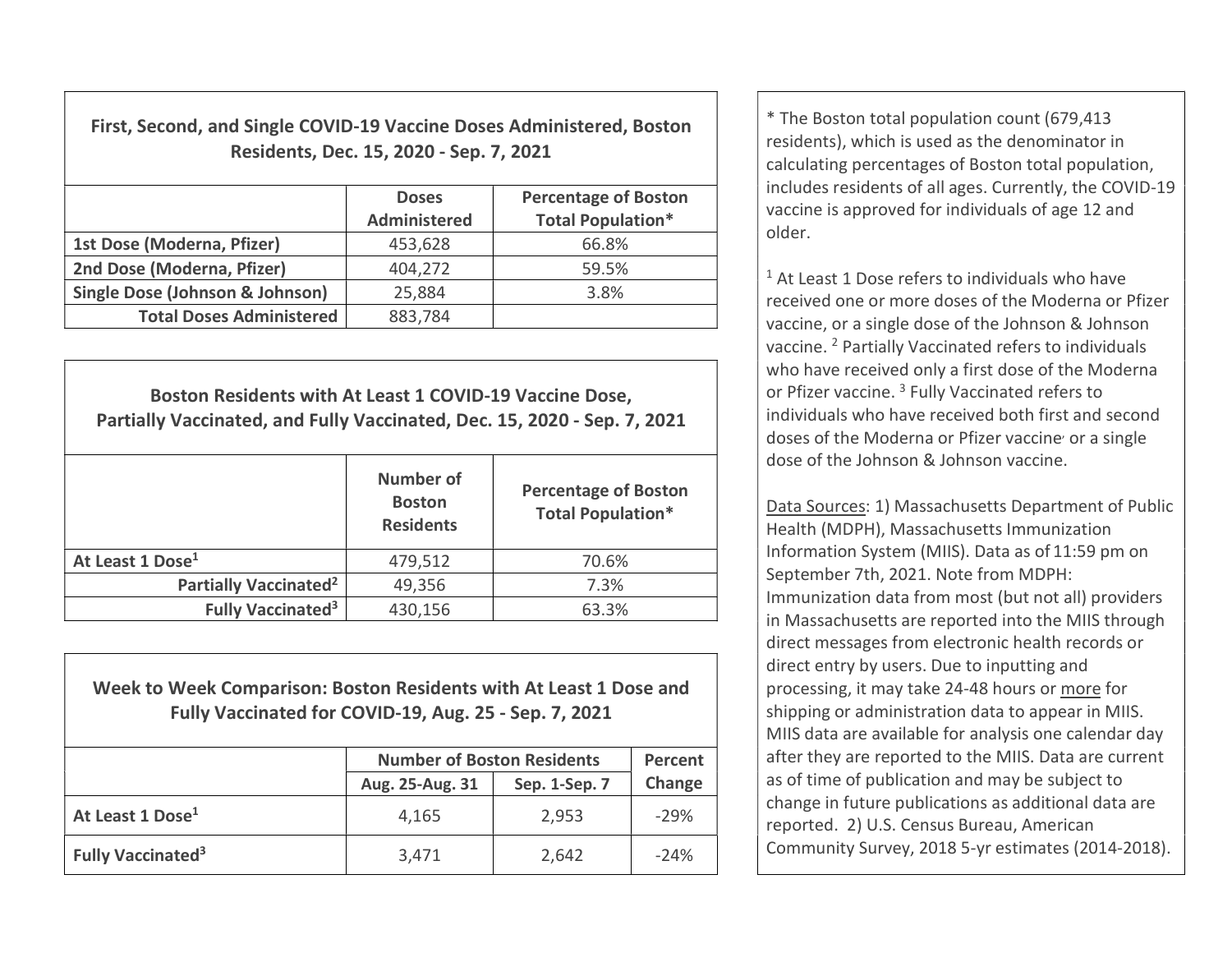

\* Total number of individuals receiving their initial dose in the 10-week period.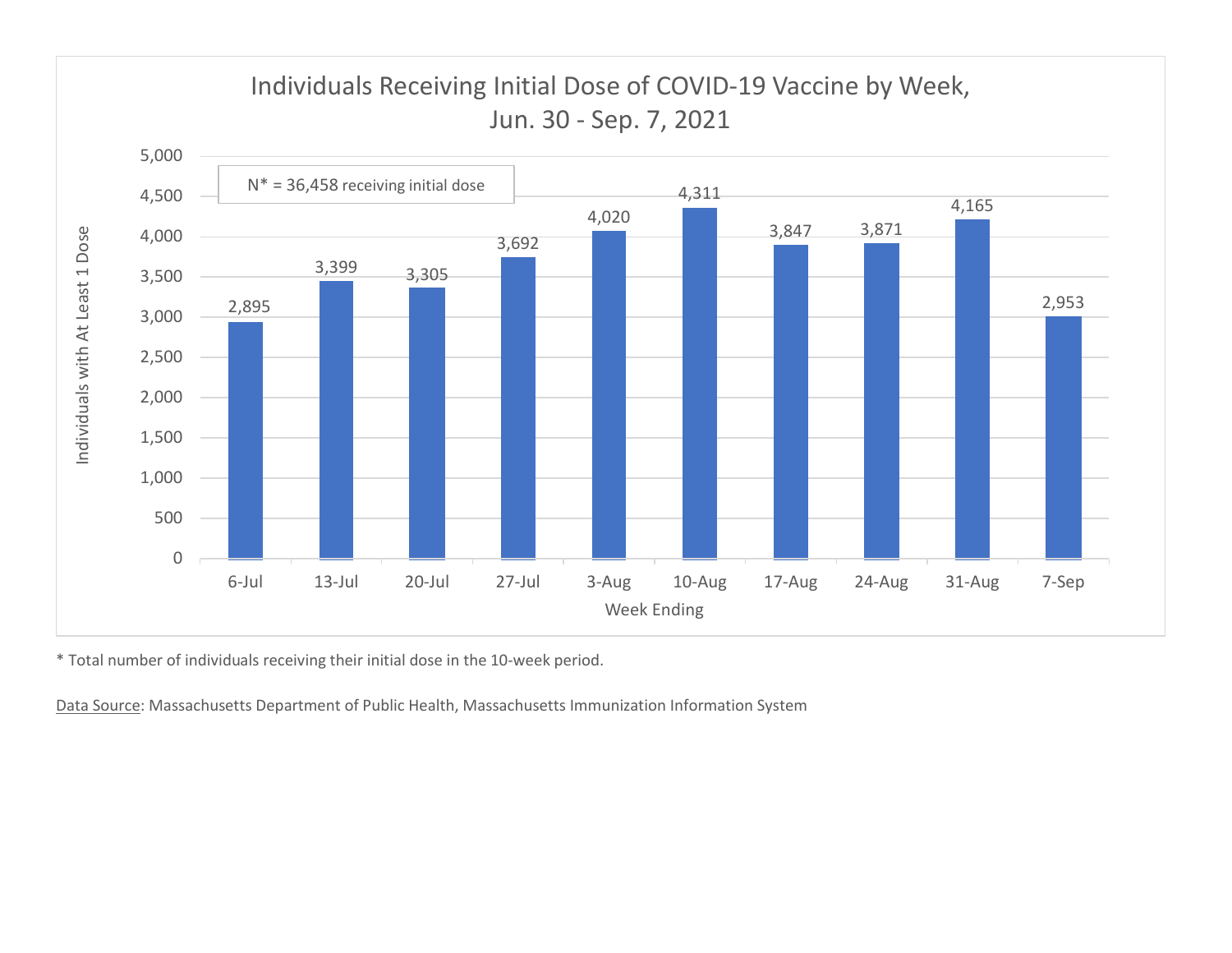

\* Total number of individuals receiving their final dose in the 10-week period.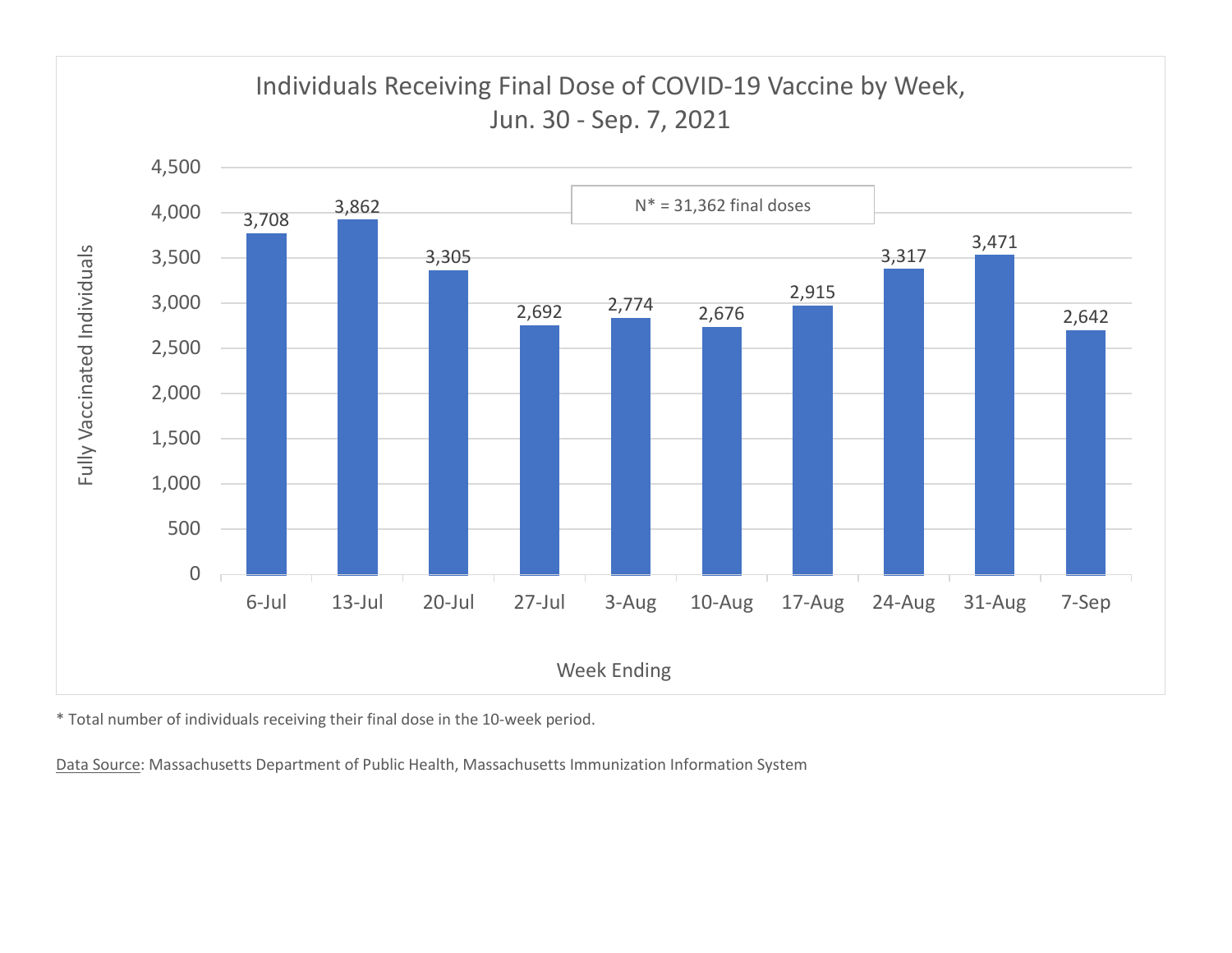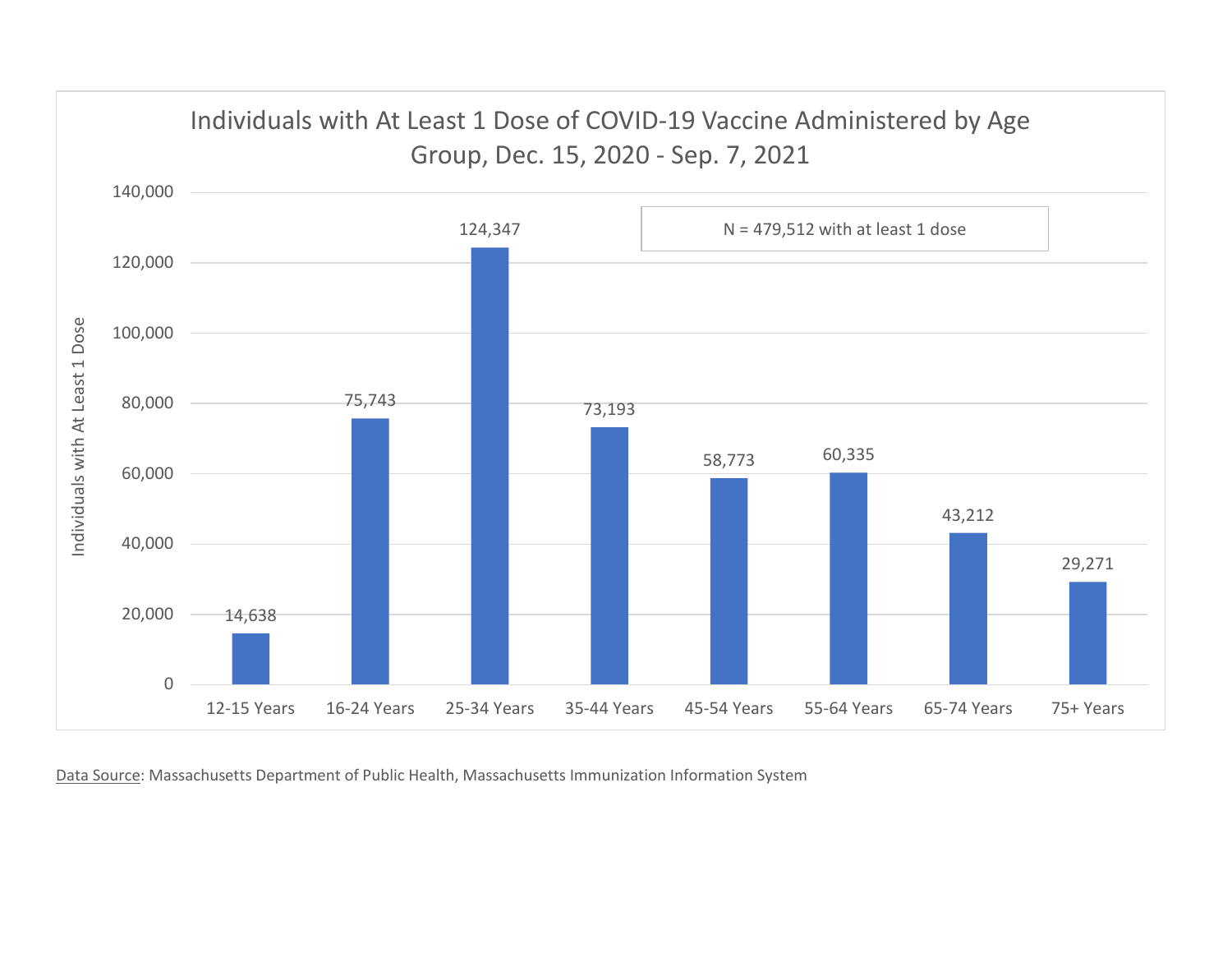

Percentage of overall Boston population with at least 1 dose = 70.6%.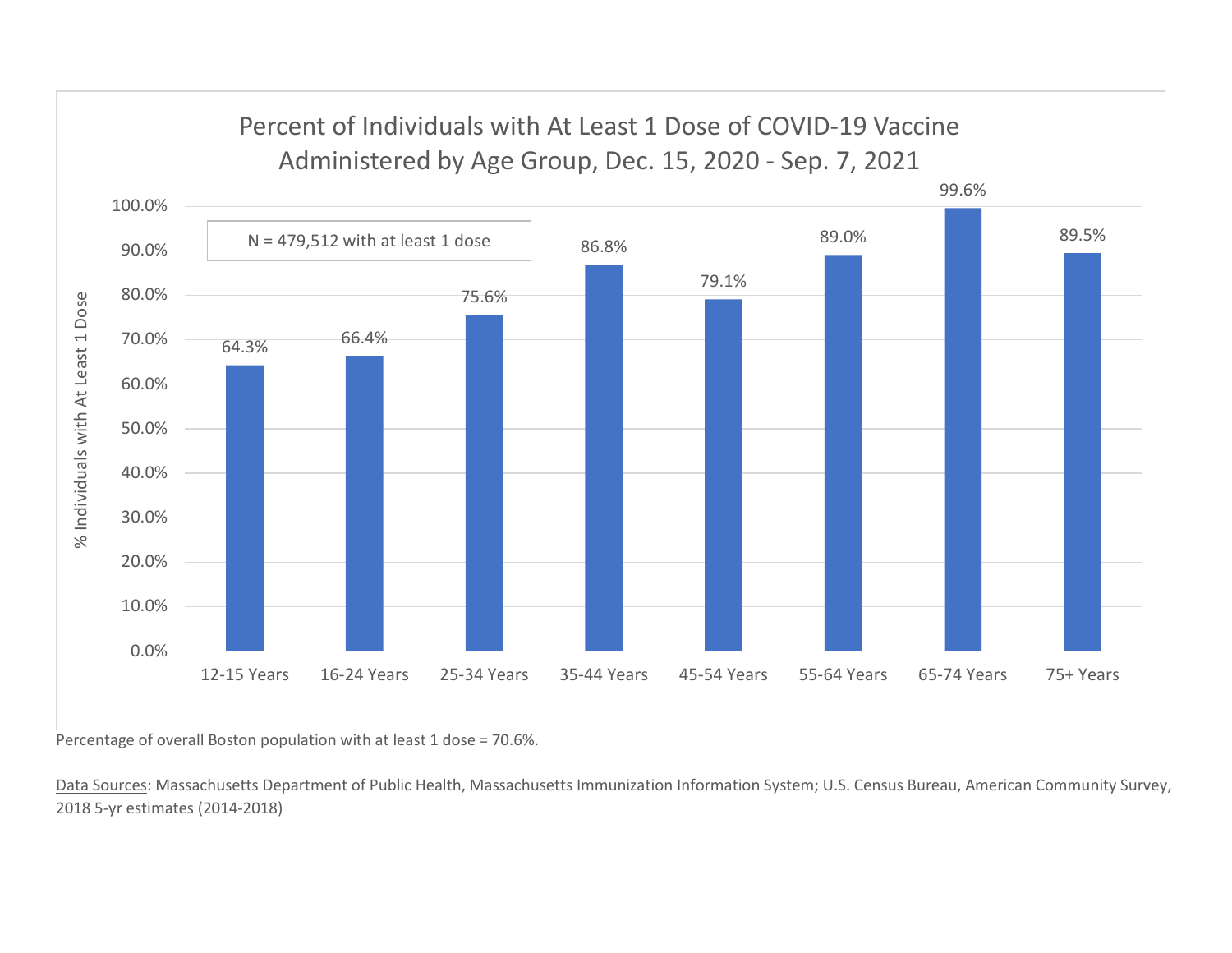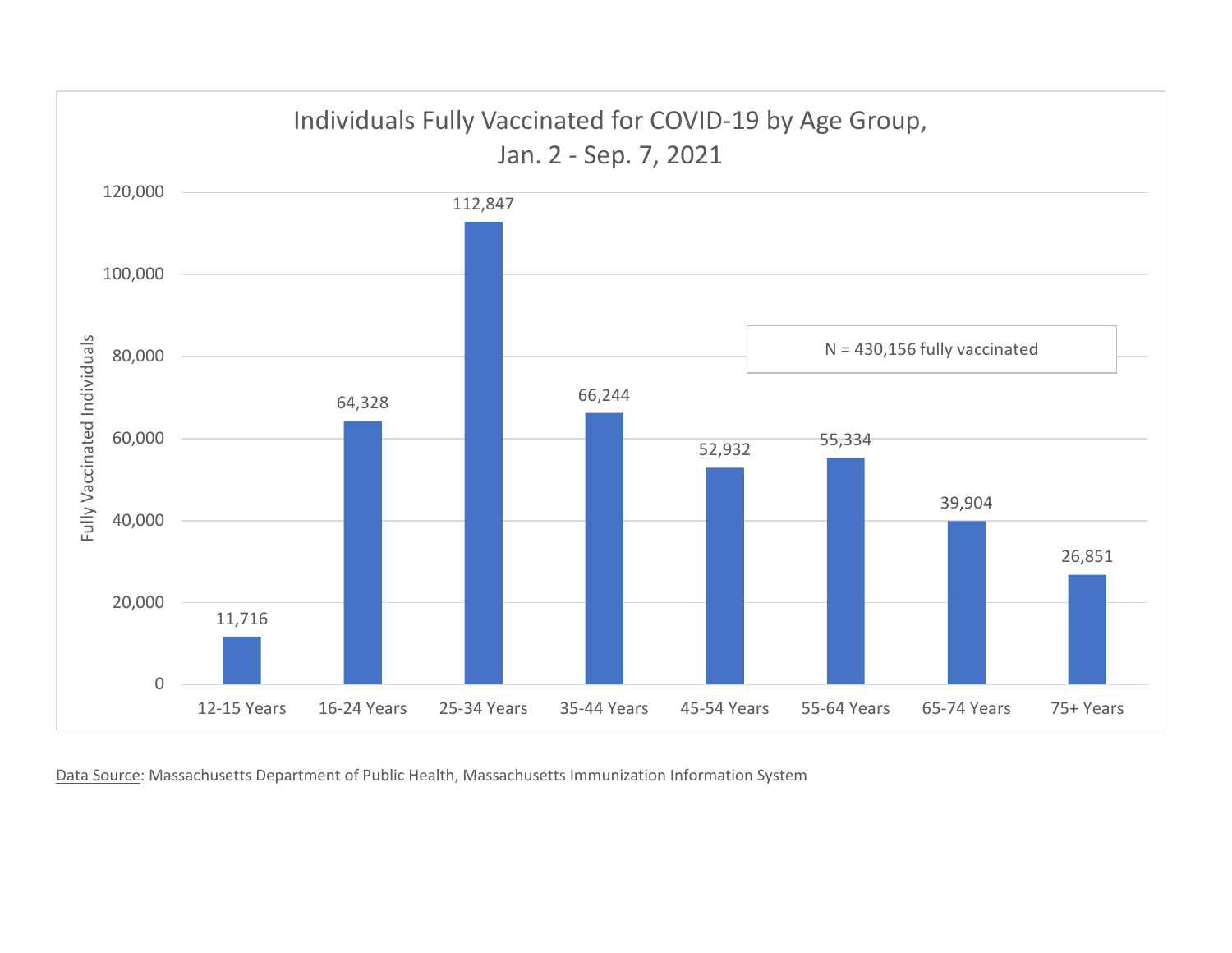

Percentage of overall Boston population fully vaccinated = 63.3%.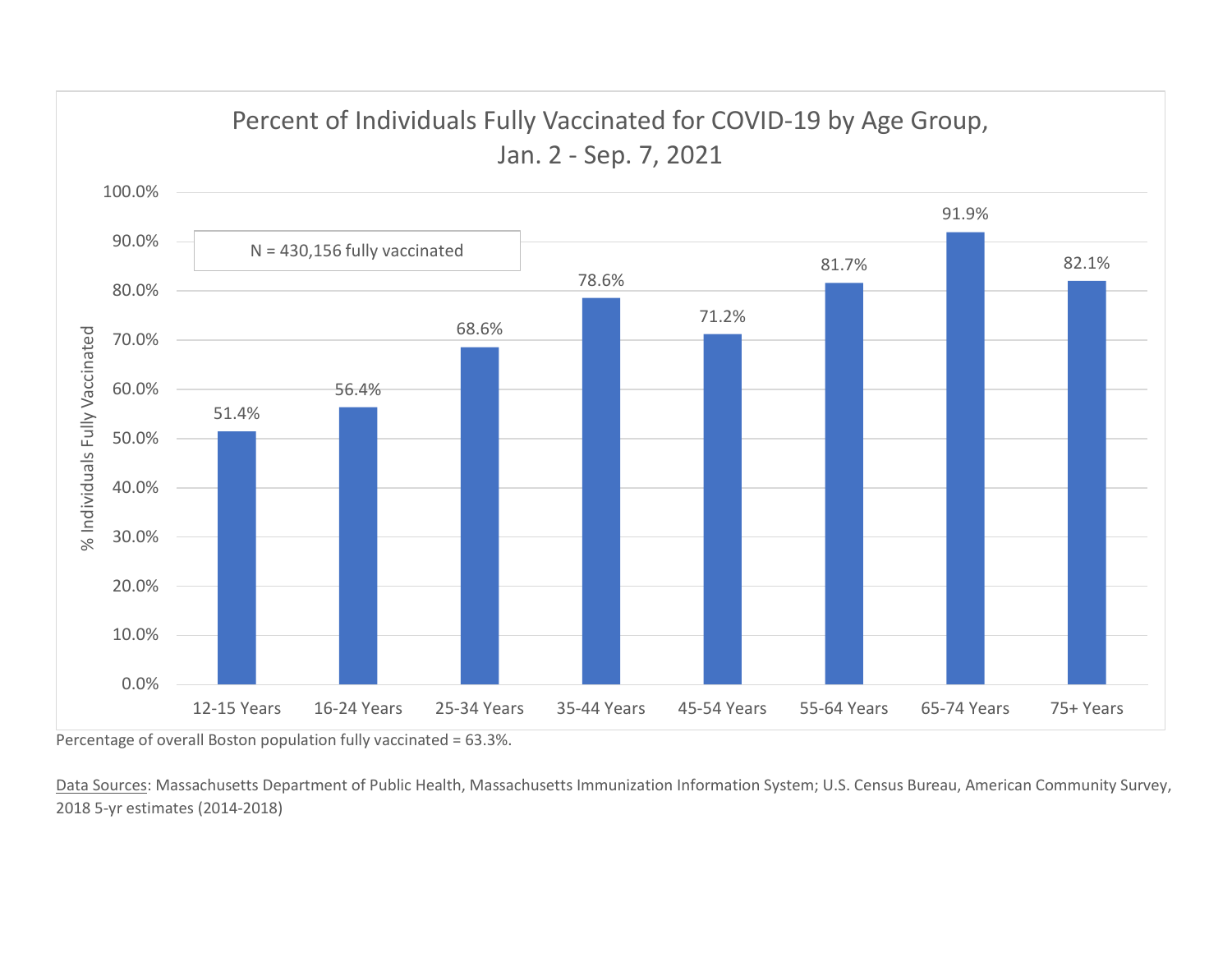

Asian/PI = Asian, Native Hawaiian, and Pacific Islander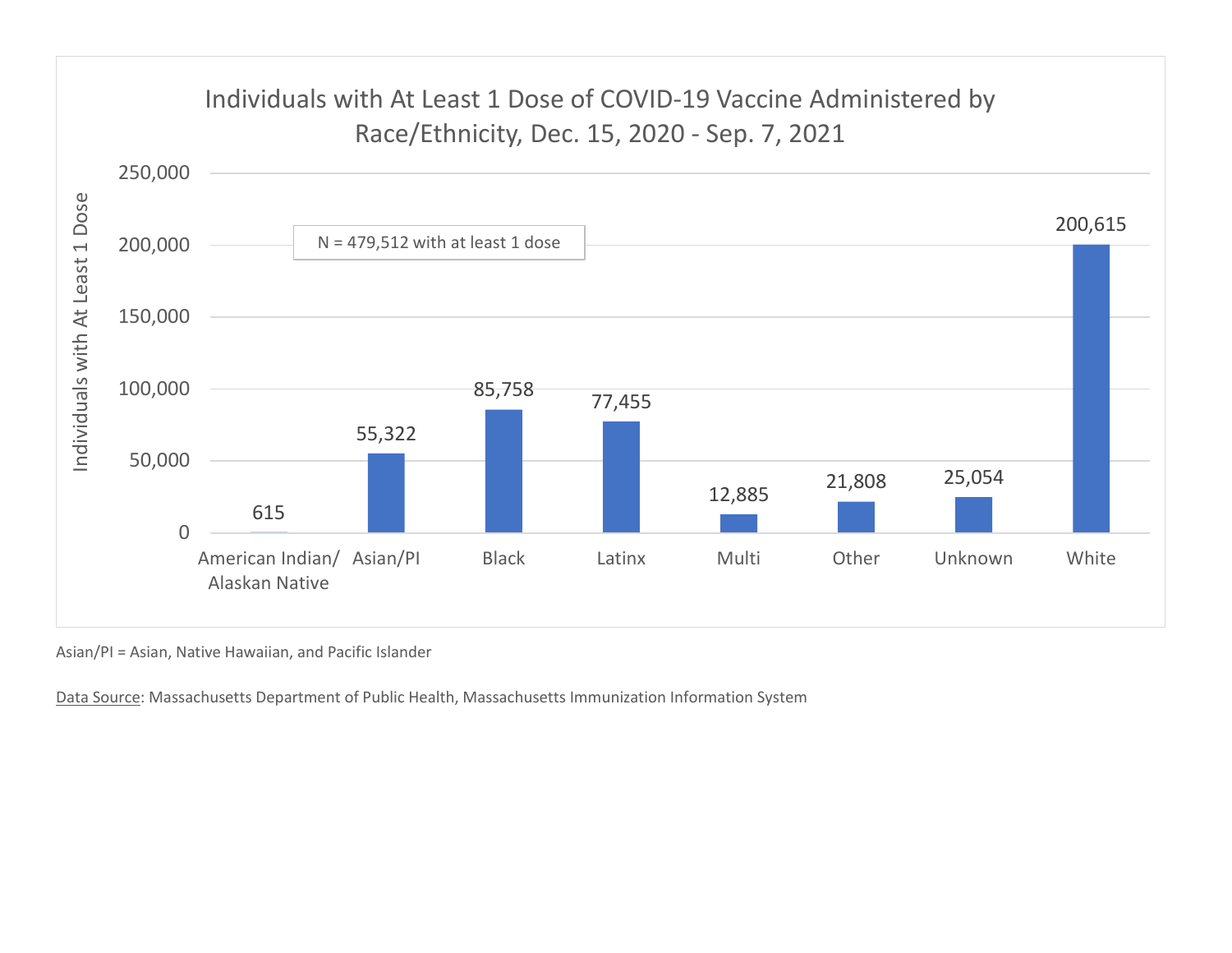

Asian/PI = Asian, Native Hawaiian, and Pacific Islander

\* Varies from Total N of Individuals with At Least 1 Dose (479,512) because data for residents who identify as Multiracial, Other, or Unknown are not included in this chart due to lack of comparable population data.

Percentage of overall Boston population with at least 1 dose = 70.6%.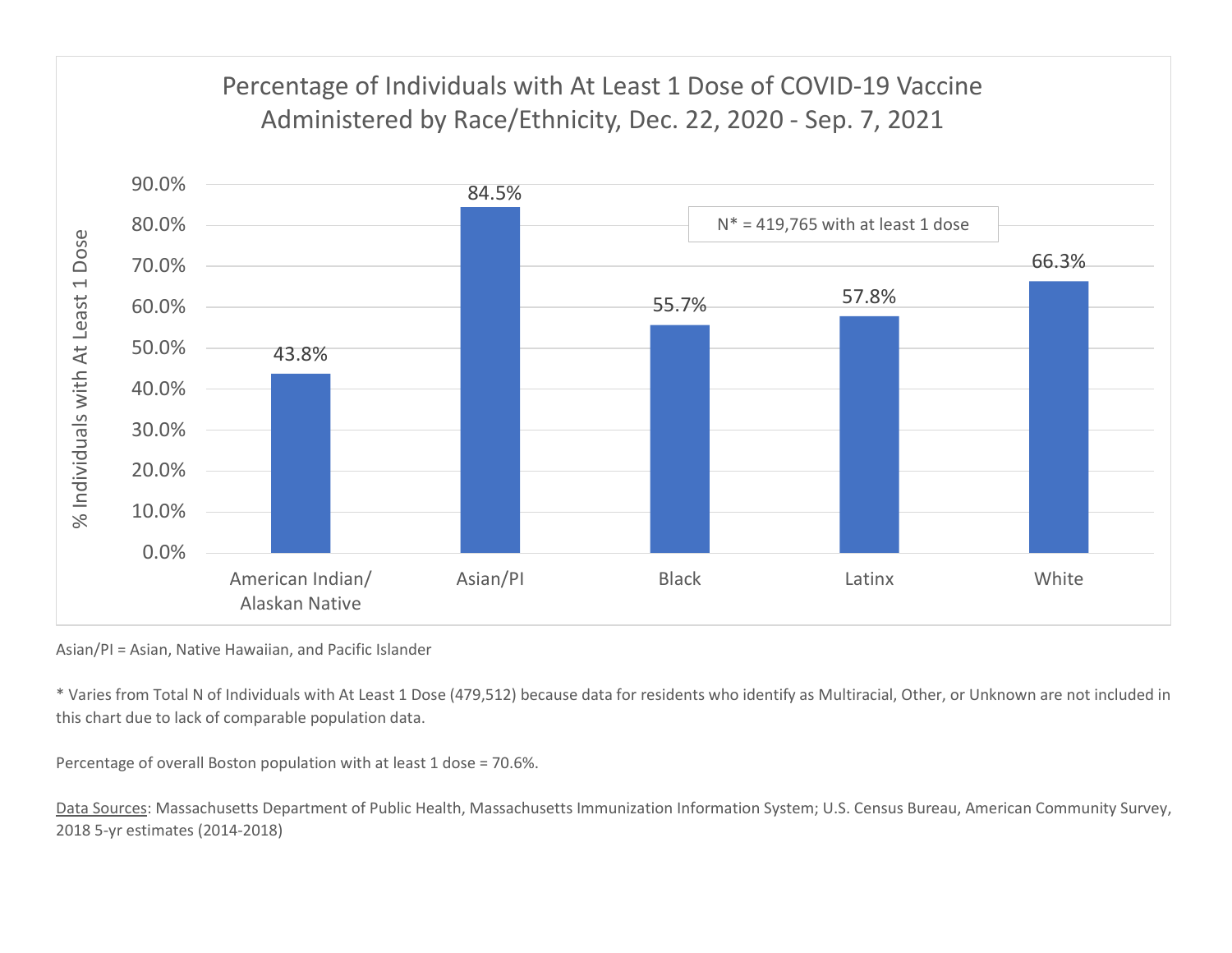

Asian/PI = Asian, Native Hawaiian, and Pacific Islander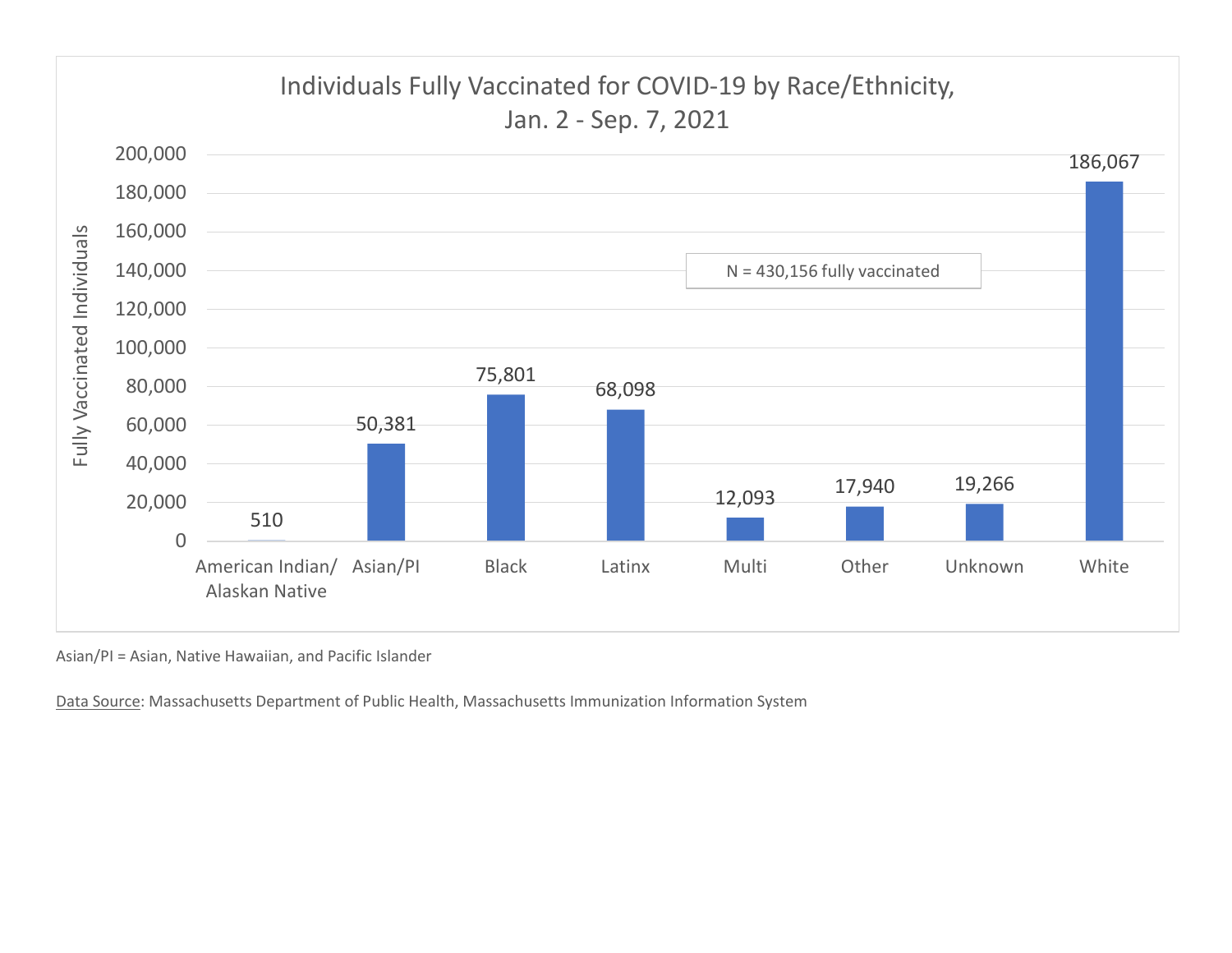

Asian/PI = Asian, Native Hawaiian, and Pacific Islander

\* Varies from Total N of Fully Vaccinated Individuals (430,156) because data for residents who identify as Multiracial, Other, or Unknown are not included in this chart due to lack of comparable population data.

Percentage of overall Boston population fully vaccinated = 63.3%.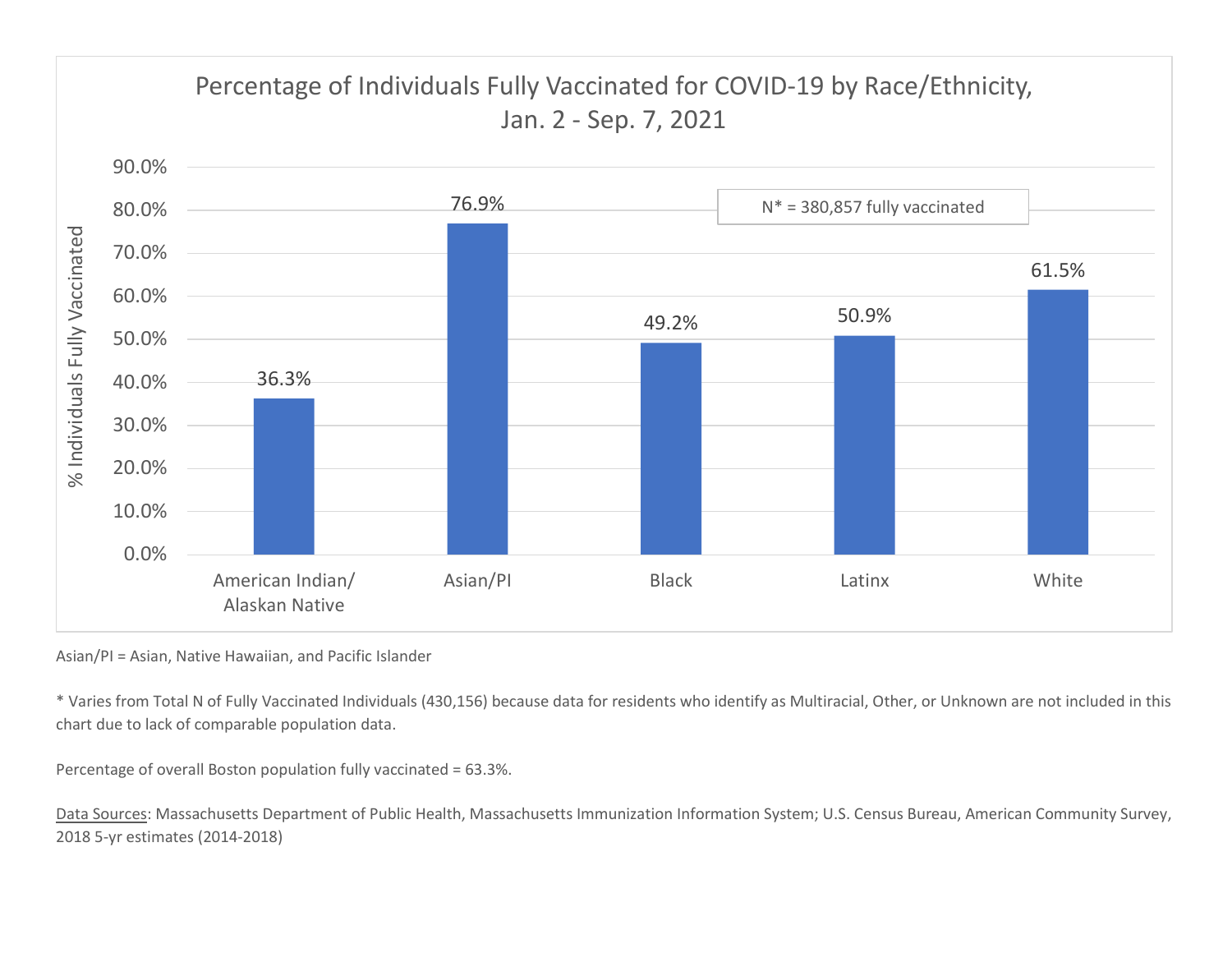

BB/BH/DT/NE/WE = Back Bay/Beacon Hill/Downtown/North End/West End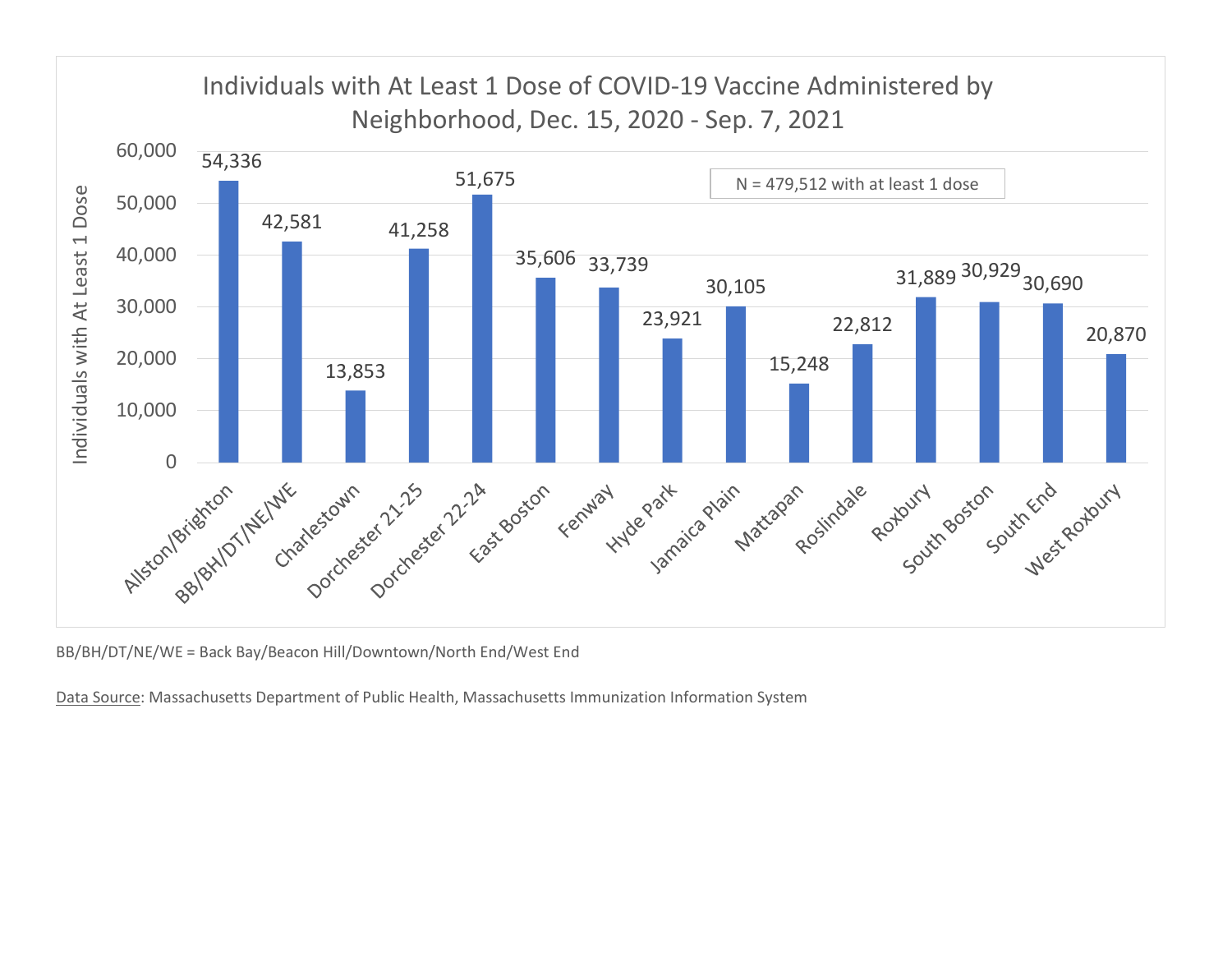

BB/BH/DT/NE/WE = Back Bay/Beacon Hill/Downtown/North End/West End

Percentage of overall Boston population with at least 1 dose = 70.6%.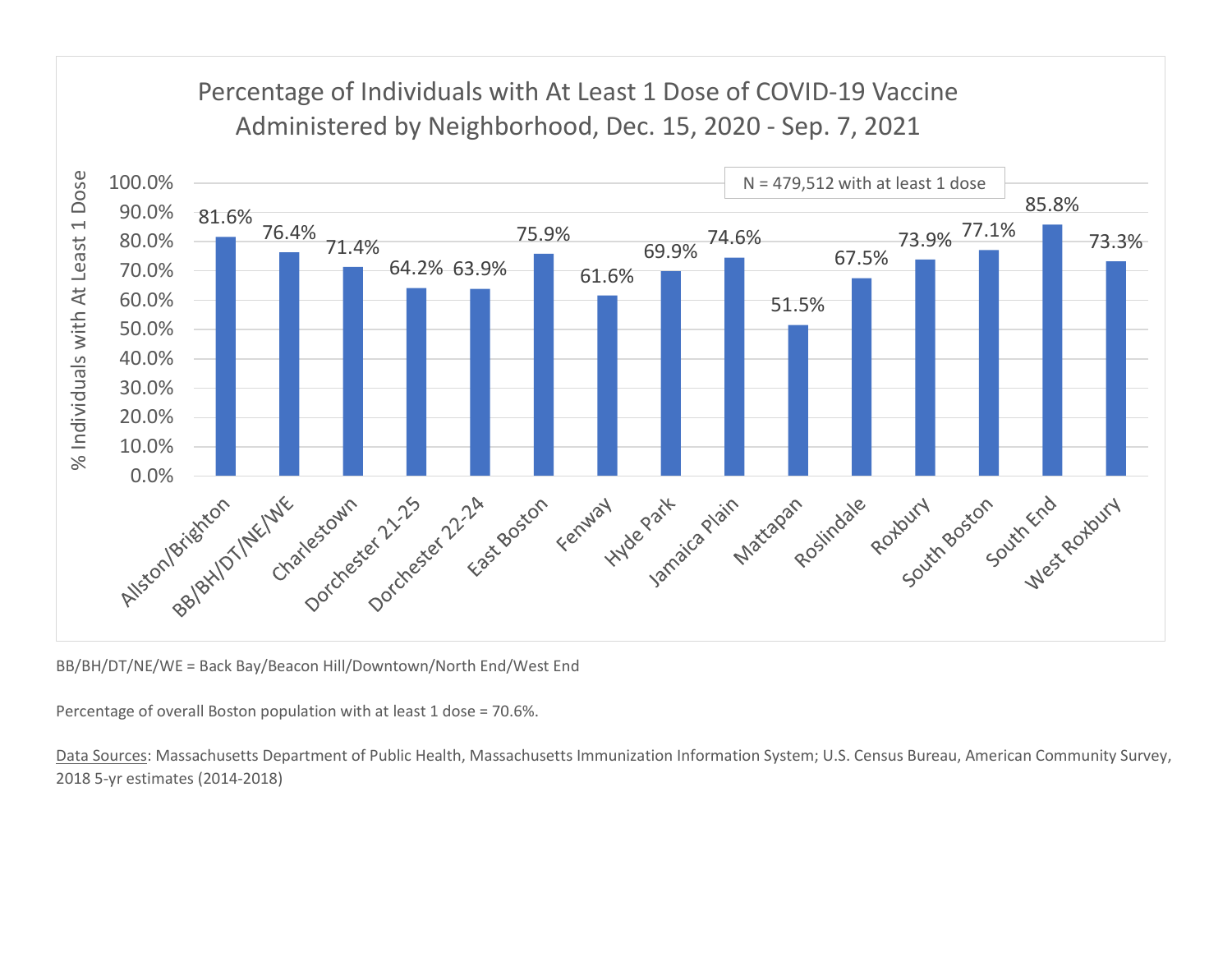

BB/BH/DT/NE/WE = Back Bay/Beacon Hill/Downtown/North End/West End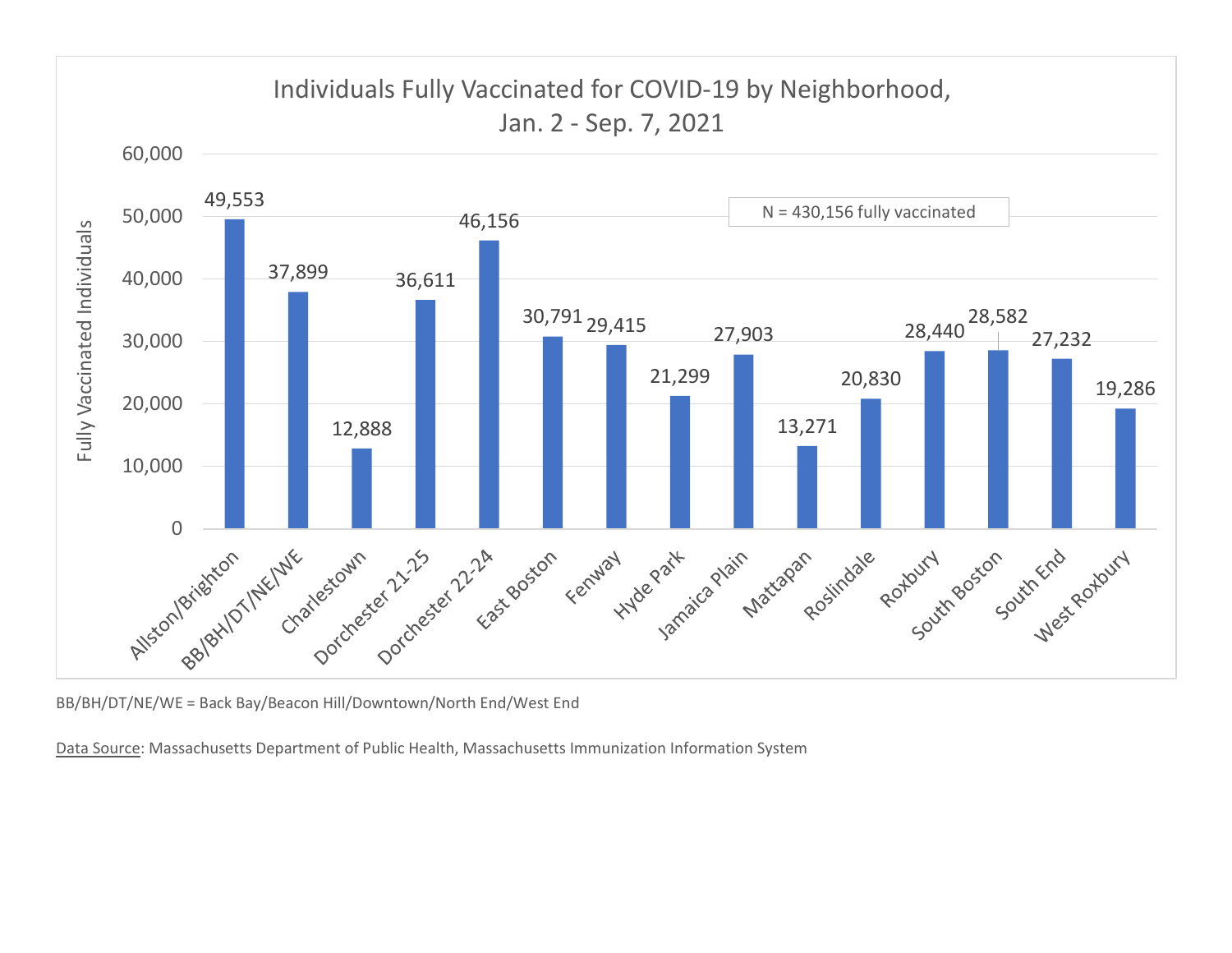

BB/BH/DT/NE/WE = Back Bay/Beacon Hill/Downtown/North End/West End

Percentage of overall Boston population fully vaccinated = 63.3%.